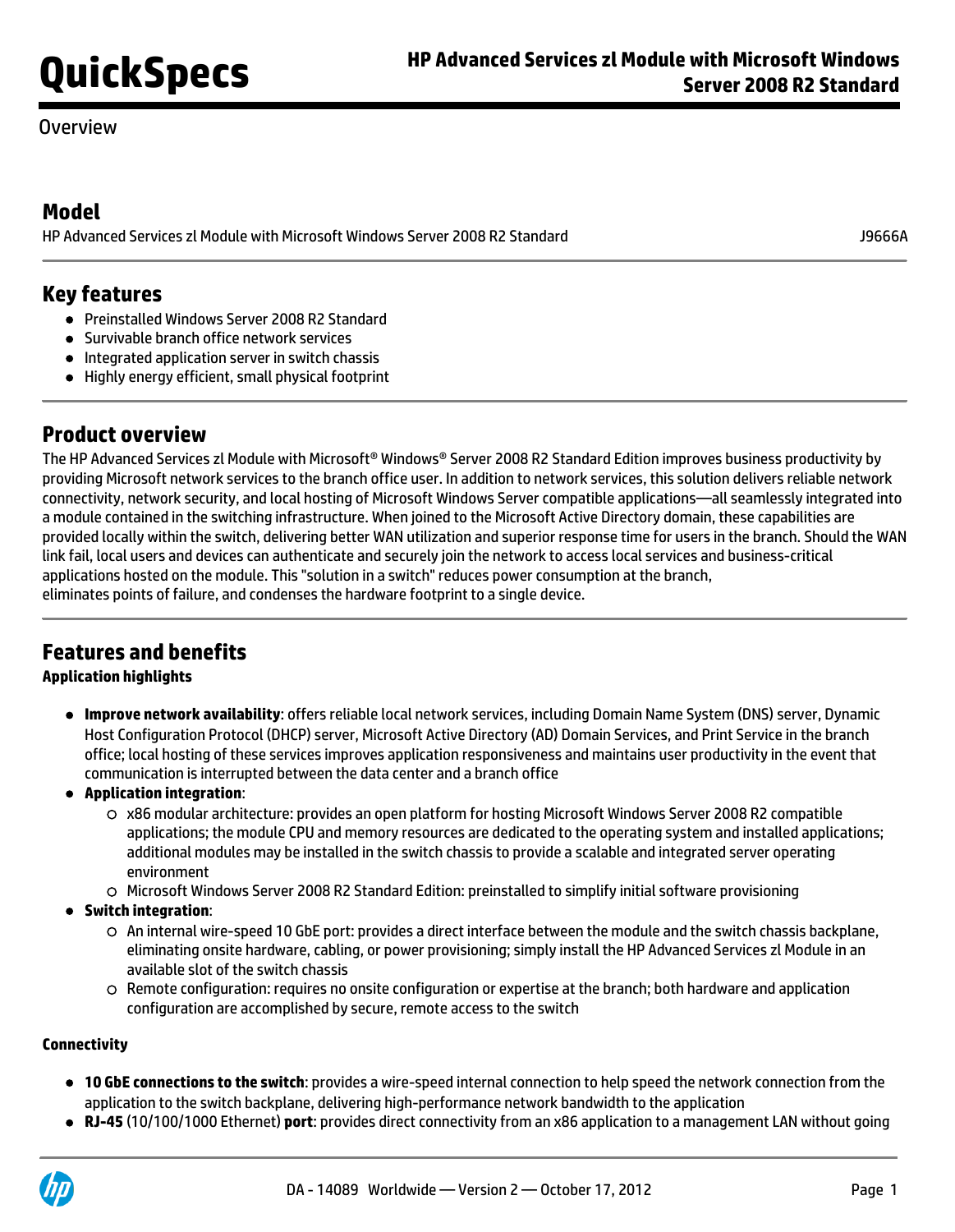### **Overview**

through the switch

**USB port**: one external USB 2.0 port provides an interface for a USB flash drive

#### **Performance**

- **High-performance processor system**: Intel® Core™ 2 Duo Processor T9400 with 2.53 GHz and 4 MB cache provides a highperformance compute environment in a small footprint using a single switch slot
- **Memory subsystem**: 4 GB of DDR3-800 dual-channel memory provides for quick application performance
- **Disk drive**: 250 GB SATA II 7200 rpm hard disk drive

#### **Resiliency and high availability**

**Redundant power supplies**: services module has the same level of power supply redundancy as the switch in which it is installed

#### **Manageability**

- **Console port**: application console is available as a pass-through to the switch console function
- **Front panel RJ-45 management port**: provides direct access to the application user interface and configuration

#### **Ease of use**

**Locator LED** (module): allows users to set the locator LED on a specific module to either turn on, blink, or turn off; simplifies troubleshooting by making it easy to locate a specific module among other identical or similar modules

#### **Warranty and support**

- **Warranty**: lifetime warranty for as long as you own the product with next-business-day advance replacement (available in most countries), with the exception of the hard disk, which has a 5-year warranty
- **Electronic and telephone support**: limited electronic and telephone support is available from HP; to reach our support centers, refer to **[www.hp.com/networking/contact-support](http://www.hp.com/networking/contact-support)**; for details on the duration of support provided with your product purchase, refer to **[www.hp.com/networking/warrantysummary](http://www.hp.com/networking/warrantysummary)**

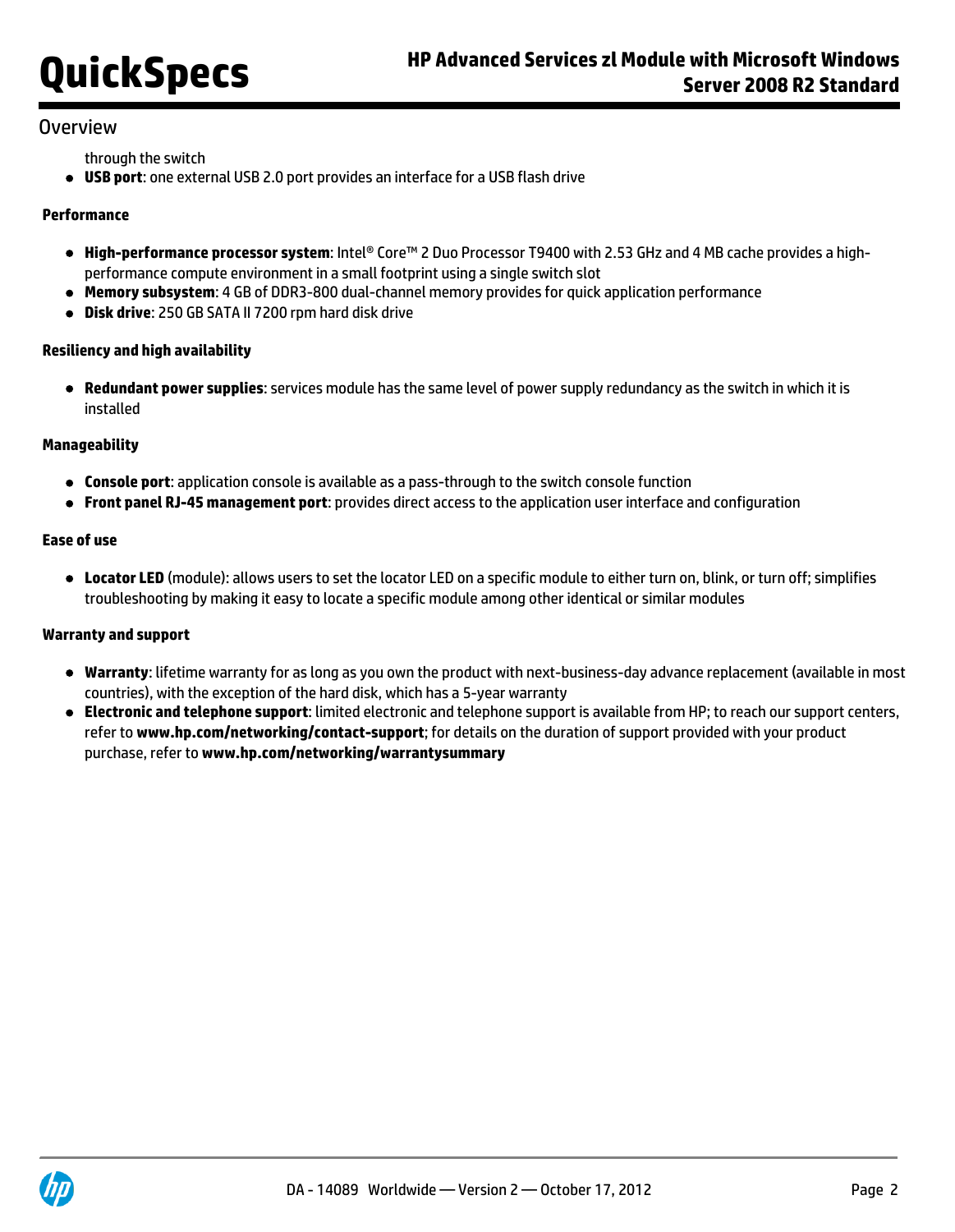# Technical Specifications

| <b>HP Advanced Services zl</b><br><b>Module with Microsoft</b> | <b>Physical characteristics</b>   | <b>Dimensions</b>                                                                                                                                                                                                                                                                                                                                                                                                                                                                                                                                                                                                                                                                                                                                                                                                                                                | $9.75(w) \times 8.13(d) \times 1.75(h)$ in (24.77 x 20.65 x 4.45)<br>cm)                                                                                                                                                                                                                                                                             |
|----------------------------------------------------------------|-----------------------------------|------------------------------------------------------------------------------------------------------------------------------------------------------------------------------------------------------------------------------------------------------------------------------------------------------------------------------------------------------------------------------------------------------------------------------------------------------------------------------------------------------------------------------------------------------------------------------------------------------------------------------------------------------------------------------------------------------------------------------------------------------------------------------------------------------------------------------------------------------------------|------------------------------------------------------------------------------------------------------------------------------------------------------------------------------------------------------------------------------------------------------------------------------------------------------------------------------------------------------|
| <b>Windows Server 2008 R2</b>                                  |                                   | Weight                                                                                                                                                                                                                                                                                                                                                                                                                                                                                                                                                                                                                                                                                                                                                                                                                                                           | 3.31 lb (1.5 kg)                                                                                                                                                                                                                                                                                                                                     |
| Standard Edition (J9666A)    Environment                       |                                   | <b>Operating temperature</b>                                                                                                                                                                                                                                                                                                                                                                                                                                                                                                                                                                                                                                                                                                                                                                                                                                     | 32°F to 122°F (0°C to 50°C); important: see note<br>for 50°C temperature specification                                                                                                                                                                                                                                                               |
|                                                                |                                   | <b>Operating relative</b><br>humidity                                                                                                                                                                                                                                                                                                                                                                                                                                                                                                                                                                                                                                                                                                                                                                                                                            | 15% to 90% @ 122°F (50°C), noncondensing                                                                                                                                                                                                                                                                                                             |
|                                                                |                                   | <b>Nonoperating/Storage</b><br>temperature                                                                                                                                                                                                                                                                                                                                                                                                                                                                                                                                                                                                                                                                                                                                                                                                                       | 14°F to 149°F (-10°C to 65°C)                                                                                                                                                                                                                                                                                                                        |
|                                                                |                                   | <b>Nonoperating/Storage</b><br>relative humidity                                                                                                                                                                                                                                                                                                                                                                                                                                                                                                                                                                                                                                                                                                                                                                                                                 | 15% to 95% @ 149°F (65°C), noncondensing                                                                                                                                                                                                                                                                                                             |
|                                                                |                                   | <b>Altitude</b>                                                                                                                                                                                                                                                                                                                                                                                                                                                                                                                                                                                                                                                                                                                                                                                                                                                  | up to 10,000 ft (3 km)                                                                                                                                                                                                                                                                                                                               |
|                                                                | <b>Electrical characteristics</b> | Maximum heat<br>dissipation                                                                                                                                                                                                                                                                                                                                                                                                                                                                                                                                                                                                                                                                                                                                                                                                                                      | 140/266 BTU/hr (147.7/280.63 kJ/hr), connected                                                                                                                                                                                                                                                                                                       |
|                                                                |                                   | <b>Idle power</b>                                                                                                                                                                                                                                                                                                                                                                                                                                                                                                                                                                                                                                                                                                                                                                                                                                                | 41W                                                                                                                                                                                                                                                                                                                                                  |
|                                                                |                                   | <b>Maximum power rating</b>                                                                                                                                                                                                                                                                                                                                                                                                                                                                                                                                                                                                                                                                                                                                                                                                                                      | 78W                                                                                                                                                                                                                                                                                                                                                  |
|                                                                |                                   | <b>Notes</b>                                                                                                                                                                                                                                                                                                                                                                                                                                                                                                                                                                                                                                                                                                                                                                                                                                                     | Idle power is the actual power consumption of the<br>device with no ports connected.<br>Maximum power rating and maximum heat<br>dissipation are the worst-case theoretical<br>maximum numbers provided for planning the<br>infrastructure with fully loaded PoE (if equipped),<br>100% traffic, all ports plugged in, and all modules<br>populated. |
|                                                                | <b>Management</b>                 | command-line interface                                                                                                                                                                                                                                                                                                                                                                                                                                                                                                                                                                                                                                                                                                                                                                                                                                           |                                                                                                                                                                                                                                                                                                                                                      |
|                                                                | <b>Notes</b>                      |                                                                                                                                                                                                                                                                                                                                                                                                                                                                                                                                                                                                                                                                                                                                                                                                                                                                  | Chassis module support and operating temperature specifications:                                                                                                                                                                                                                                                                                     |
|                                                                | <b>Services</b>                   | • The 5400 zl and 8200 zl switch series can support up to four Advanced<br>Services zl Modules, except for the 8206 zl switch, which can support<br>up to two services modules.<br>• Switch operating temperature specifications of the 5400 zl switch<br>series when the Advanced Services zl Module is installed: 45°C when<br>any services module is installed in the<br>right side of the switch; 50°C when all services modules are installed in<br>the left side of the switch. Up to three services modules are supported<br>(all installed in the left side of the<br>switch) in the 5406 zl switch if a 50°C temperature specification is<br>chosen.<br>• The 45°C limit always applies to the 8200 zl series switches no matter<br>where the Advanced Services zl Modules are installed.<br>3-year, 4-hour onsite, 13x5 coverage for hardware (HS894E) |                                                                                                                                                                                                                                                                                                                                                      |
|                                                                |                                   | 3-year, 4-hour onsite, 24x7 coverage for hardware (HS896E)<br>3-year, 4-hour onsite, 24x7 coverage for hardware, 24x7 SW phone support<br>and SW updates (HS898E)<br>3-year, 24x7 SW phone support, software updates (HS899E)<br>1-year, post-warranty, 4-hour onsite, 13x5 coverage for hardware (HS886E)                                                                                                                                                                                                                                                                                                                                                                                                                                                                                                                                                       |                                                                                                                                                                                                                                                                                                                                                      |